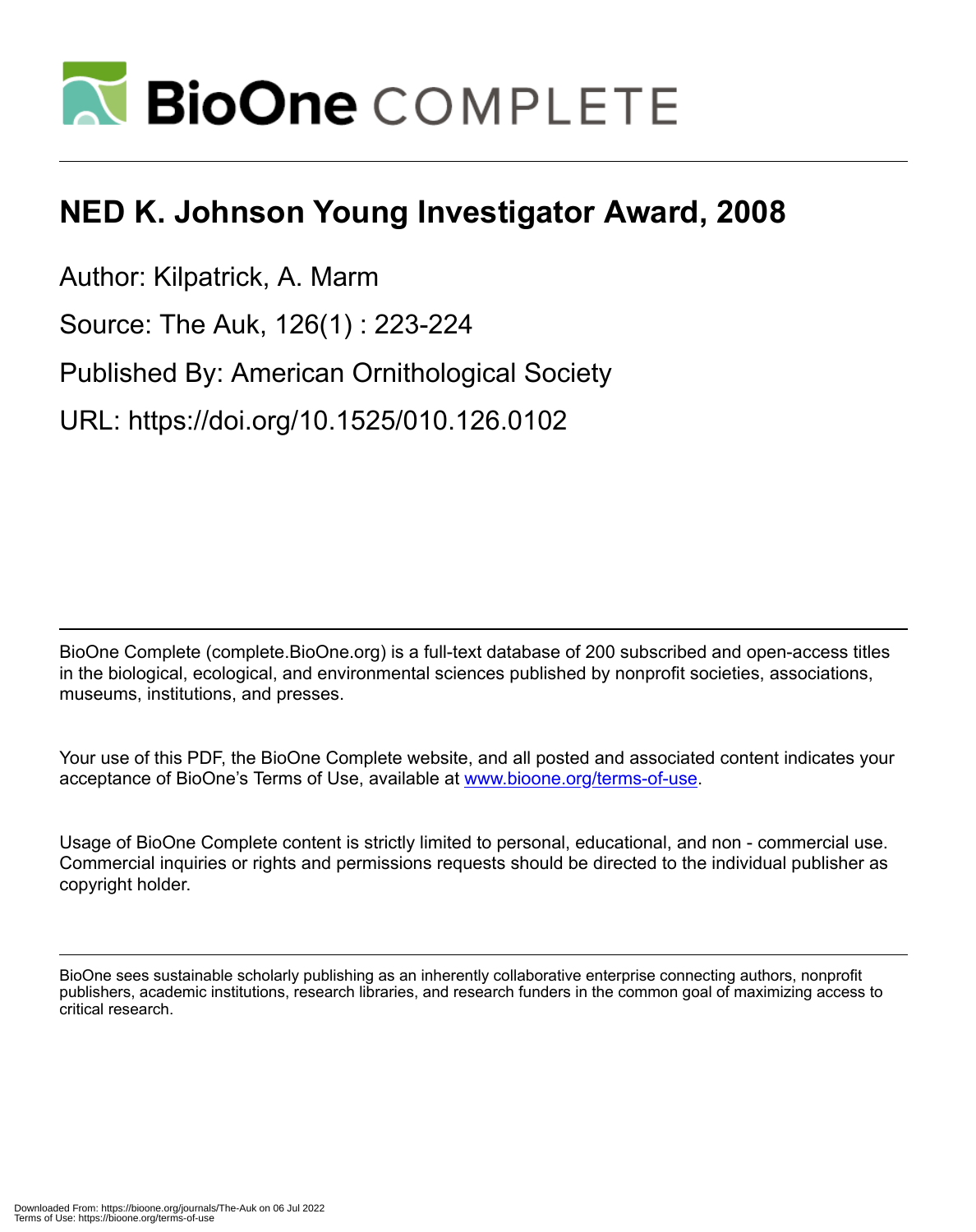The Auk 126(1):223–224, 2009 The American Ornithologists' Union, 2009. Printed in USA.

## **NED K. JOHNSON YOUNG INVESTIGATOR AWARD, 2008**

A. MARM KILPATRICK



A. Marm Kilpatrick, 25 August 2004. (Photograph by Ryan Peters.)

The Ned K. Johnson Young Investigator Award was created to recognize outstanding and promising ornithological research contributions made by persons early in their careers, with the hope and expectation that such individuals will provide future leadership in ornithology within and beyond North America. The AOU is proud and confident of its selection of Dr. A. Marm Kilpatrick as the 2008 recipient of this award.

Kilpatrick studies the impact of pathogens on animal populations, the effects of changes in animal communities on pathogen dynamics, and the spread of animal pathogens to new areas. His work is important, timely, and at the cutting edge of the field, as reflected in extensive media coverage, requests to testify before Congress, and abundant citations of his research. Originally trained as an engineer (B.S., Mechanical Engineering, University of California, Los Angeles; M.S., Mechanical Engineering, Massachusetts Institute of Technology), since graduating with a Ph.D. in Zoology from the University of Wisconsin, Madison, Kilpatrick has become a leading figure investigating the ecology of disease in avian populations.

Kilpatrick's research combines theory and empiricism elegantly and creatively. In a paper published in PLoS Biology, he demonstrated that Culex pipiens, an important vector of West Nile virus (WNV), shifts its feeding preferences from birds to humans coincidentally with the dispersal of its preferred host, American Robin (Turdus migratorius), which leads to increases in human WNV infections. He also developed a novel integrative riskassessment index, presented in an article in a journal of the Center for Disease Control, Emerging Infectious Diseases, and showed that mosquito vector species previously not thought to transmit

WNV to humans appear to be responsible for more than 80% of human infections, which has important implications for wetland conservation. More recently, in a paper in PNAS, he used a multifaceted analysis combining virus phylogenies, migratory bird movement, and poultry and pet-bird trade data to predict the past and future global spread of avian influenza (H5N1). This work suggested that invasion of H5N1 into the Western Hemisphere was most likely to come via poultry imports into Central and South America and that its entry into the United States was more likely via natural avian migration from southern neighboring countries, rather than through Alaska.

These studies represent only a small part of Kilpatrick's exceptional level of scholarship in his young career-35 publications in his first seven years. During his Ph.D. work, he investigated the effects of chronic malaria infections on fitness in the endemic Hawaii Amakihi (Hemignathus virens) and proposed a novel strategy for the conservation of Hawaii's avifauna in the face of disease and introduced predators. In addition to his work on birds, Kilpatrick is studying the ecology of chytridiomycosis, a fungal disease responsible for extensive amphibian extinctions, and contributed to a critical assessment of the role of chytridiomycosis and climate in the population dynamics of amphibians.

In his new position as an Assistant Professor at the University of California, Santa Cruz, Kilpatrick is examining the role of land use, avian community composition, and climate on the ecology of WNV transmission, the effect of land use on Lyme disease risk, and the impacts of WNV on bird populations. He is also performing a risk analysis of transmission of Brucella abortus from American Bison (Bison bison) and elk (Cervus elaphus) to cattle